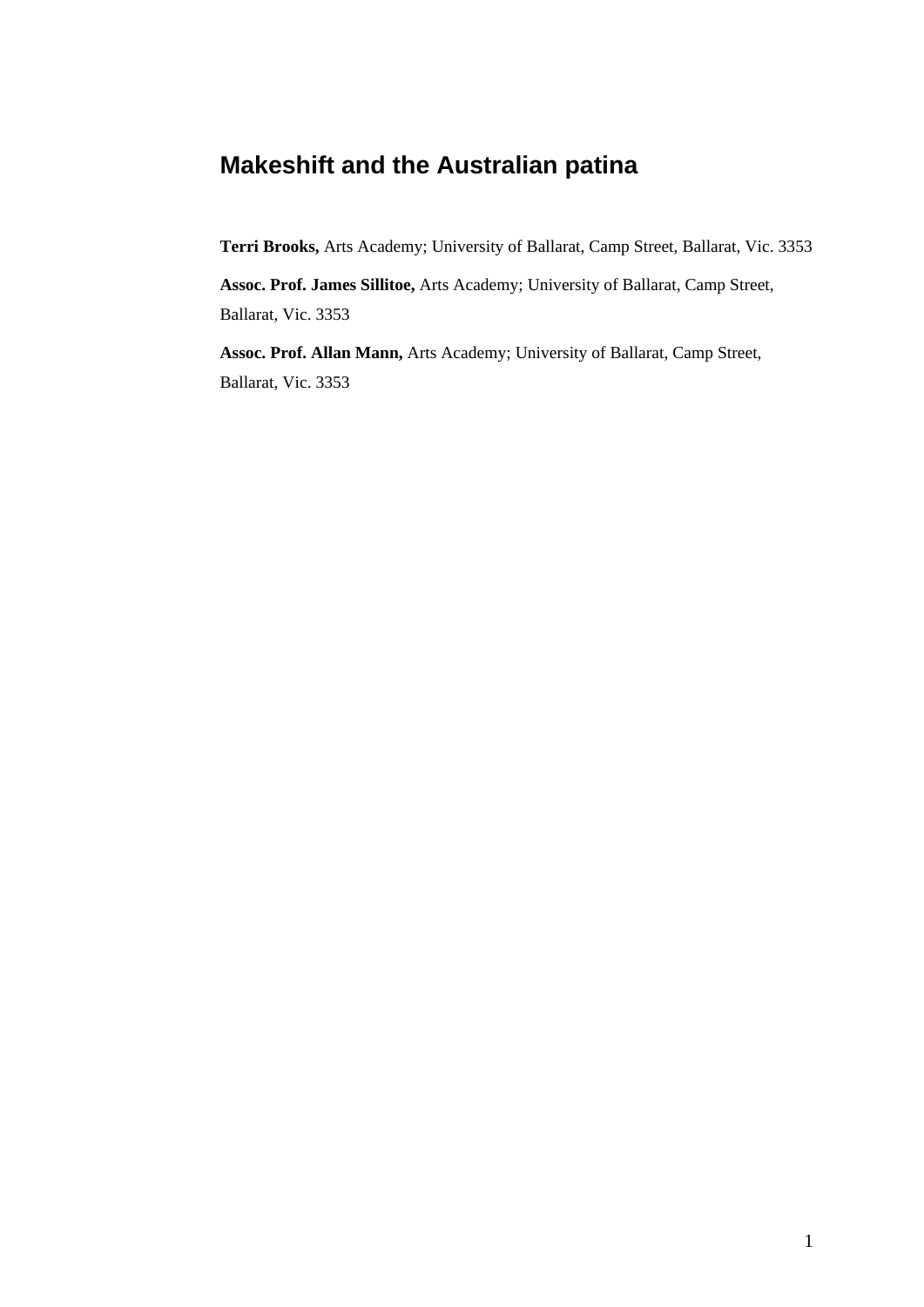## **Makeshift and the Australian patina**

#### **Abstract**

Our Christmas tree was an open umbrella stripped of its covering, with the structural wires wrapped in cotton wool, bound with tinsel and adorned with hand crafted decorations. It was a makeshift solution in a time of need. Similarly, there was 'depression furniture' made during the 1930s from packing crates, sugar sacks and other cast-offs, made with considerable skill and inventiveness but, importantly, without professional expertise. These makeshift improvisations are considered 'collectors' items today.

The 'Annandale Imitation Realists' drew critical attention in the 1960's to their art work compiled of found objects and collage. The group's haphazard 'boundary busting' assemblages consisted of scrounged materials constructed in a 'makeshift' manner allied with coterminous reference to regional Indigenous art. At the time Robert Hughes suggested that this exuberant work owed more to 'folk-art incrustation<sup>'[1](#page-1-0)</sup> than high art.

Now we are faced with global warming, climate change and finite resources and there is discussion once more of recycling, energy efficiency and living 'lightly' on the planet. These were concepts that people from our grandparents' generation understood fully and this research investigates this spirit of 'making do' or 'makeshift' that lives on today in contemporary Australian art including painting. By collectively cataloguing Australian artists who work in a makeshift manner, or use materials symbolically aligned with our makeshift heritage a particular local uniqueness is revealed. It is a characteristic that traverses culture, it is the Australian patina.

#### **A 'makeshift' past**

<u>.</u>

Makeshift or 'making do' occurs throughout the world and would appear to be a universal humanistic response to need. Geoffrey Blainey wrote about ordinary life in Australia to the 1900s in *Black Kettle and Full Moon* (2003). Blainey said he had to recollect these stories of the everyday. This indicates that history is an interpretation of

<span id="page-1-0"></span> <sup>1.</sup> Hughes, Robert. [Introduction to *Colin Lanceley / with an introduction by Robert Hughes; and interview by William Wright,* by Colin Lanceley, (Seaforth, N.S.W.: Craftsman House, 1987)], 9.]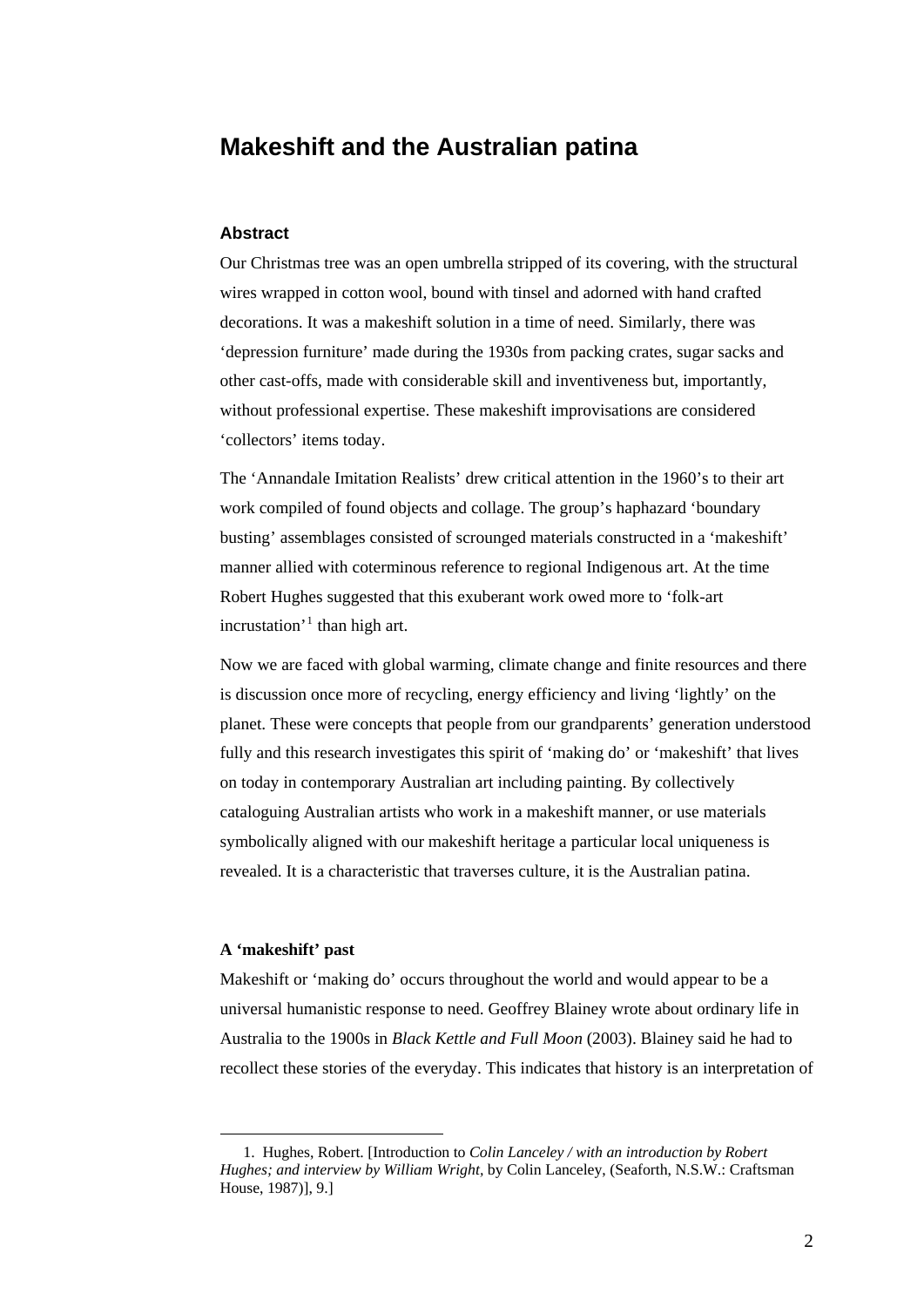facts which can change as we change. Following is an account of the ordinary, yet unwritten, adjunct history of makeshift in Australian art.

Like Margaret Olley my grandmother was a great improviser.<sup>[1](#page-8-0)</sup> Our Christmas tree was an open umbrella stripped of its covering with the structural wires wrapped in cotton wool, bound with tinsel and adorned with hand crafted decorations. It was a makeshift solution in a time of need but was it also art?

Makeshift is tied to the tough times of Australian history, flourishing in adversity as its very nature dictates. These tough times are also the bench marks of our collective history and include the earliest settlements bereft of resources; the tent cities of the gold diggings; the nomadic life of the pastoralists and shearers; the trenches and battlefields of the First World War; the financial destitution of the Great Depression and the Second World War. In all these situations makeshift was, by necessity, integral to every day survival.



Figure 1: *Found 'makeshift' pot*, Altona, Melbourne; Photograph: Terri Brooks, 2007.

Competitions run in popular magazines indicate that, by the 1920s, makeshift had developed into a national pastime. Subsequently termed folk or bush art, it was often made from cheap, worthless or found materials. A common example was 'depression furniture' made during the 1930s from packing crates, sugar sacks and other cast-offs. Surviving examples of 'make do' artifacts made with considerable skill and inventiveness but, importantly, without professional expertise, are now collectables.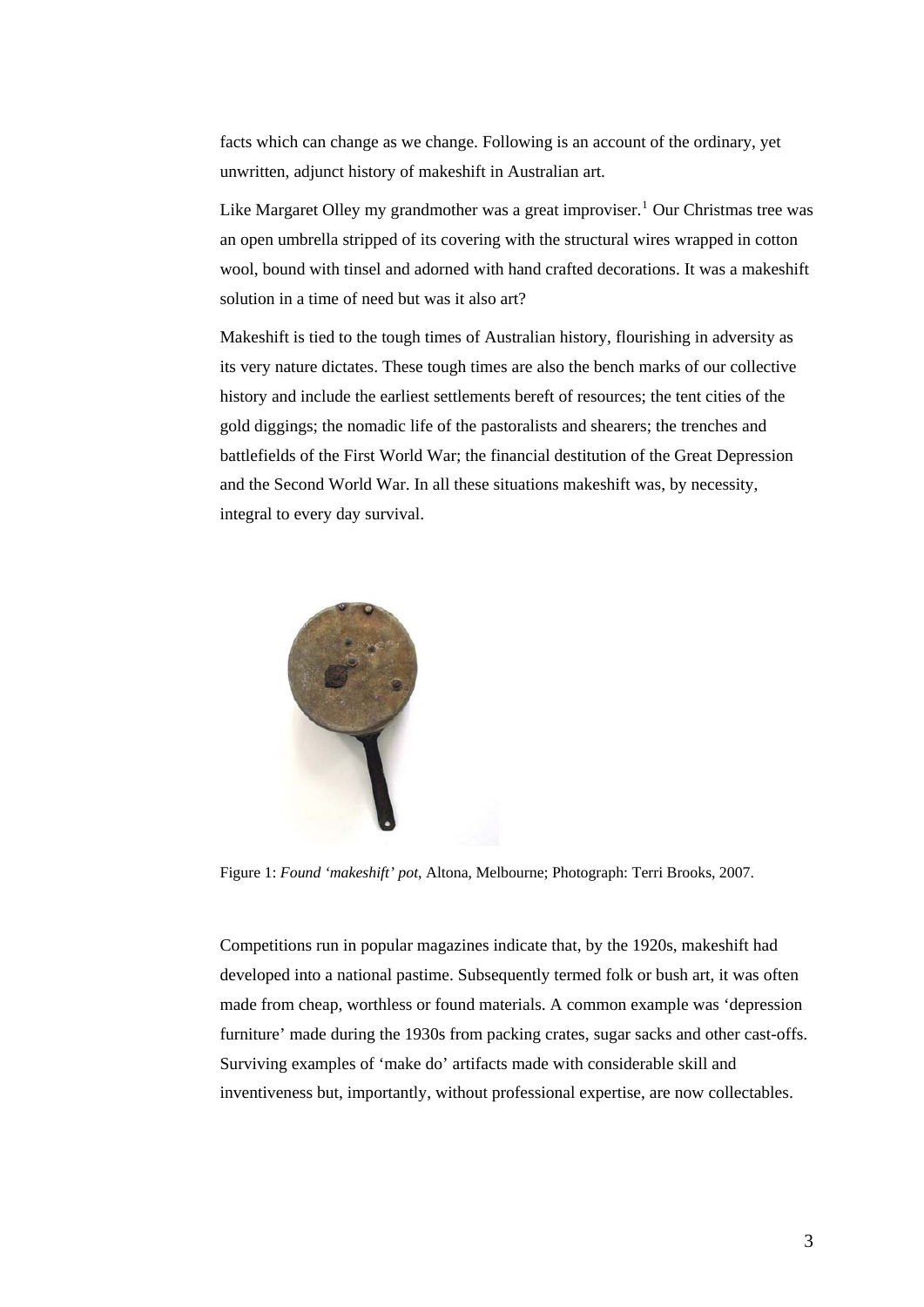

Figure 2: *'Makeshift Apron'*, circa 1930, rice sack and material scraps; Photograph: Terri Brooks, 2007.

By definition, Australian makeshift includes an object or thing created either by (a) inventiveness or intuition utilizing whatever materials were at hand, or (b) constructed in an expedient or no-nonsense manner that was 'good enough' for the job. Over time, makeshift in Australia also developed an element of humour by taking 'any old how' to extremes, reinforcing the cultural importance of this adaptive way of living. That makeshift has deep cultural meaning to some Australians is well illustrated by the following abbreviated death notice placed by my friend upon the death of John Daley aged 92, in 2005:

**DALEY.** John, Jack (Jim) Pioneer in outback Australia, POW on the Thai Burma railway – one of Weary's Men, ...You showed us how to survive, and thrive, by improvising with whatever materials were at hand. If those materials weren't too flash, wit would usually do the trick.<sup>[2](#page-8-1)</sup>

As Federation approached, the outback 'bush' persona championed by popular writers including Henry Lawson, was promoted as the aspirational Australian regardless of where you lived. Making-do was part of this dinky-die persona, and the role of the 'innovative maker' was to resurface again and again in the survival and day to day life skills of the shearer, the ANZAC digger and the itinerant worker or swaggie. This legacy of makeshift has continued to inform cultural values in Australian contemporary society, being evident in: the egalitarian or classless nature of our society; our general willingness to have a go and give a 'fair go' for all; the notion of 'she'll be right' mate; and a short tolerance for 'pretentiousness' or the 'tall poppy syndrome.' Other remnants of our makeshift past include, for example, the unofficial Marine motto; 'improvise, adapt and overcome,'<sup>[3](#page-8-1)</sup> and terminologies such as 'rough as bags' and 'jack of all trades.'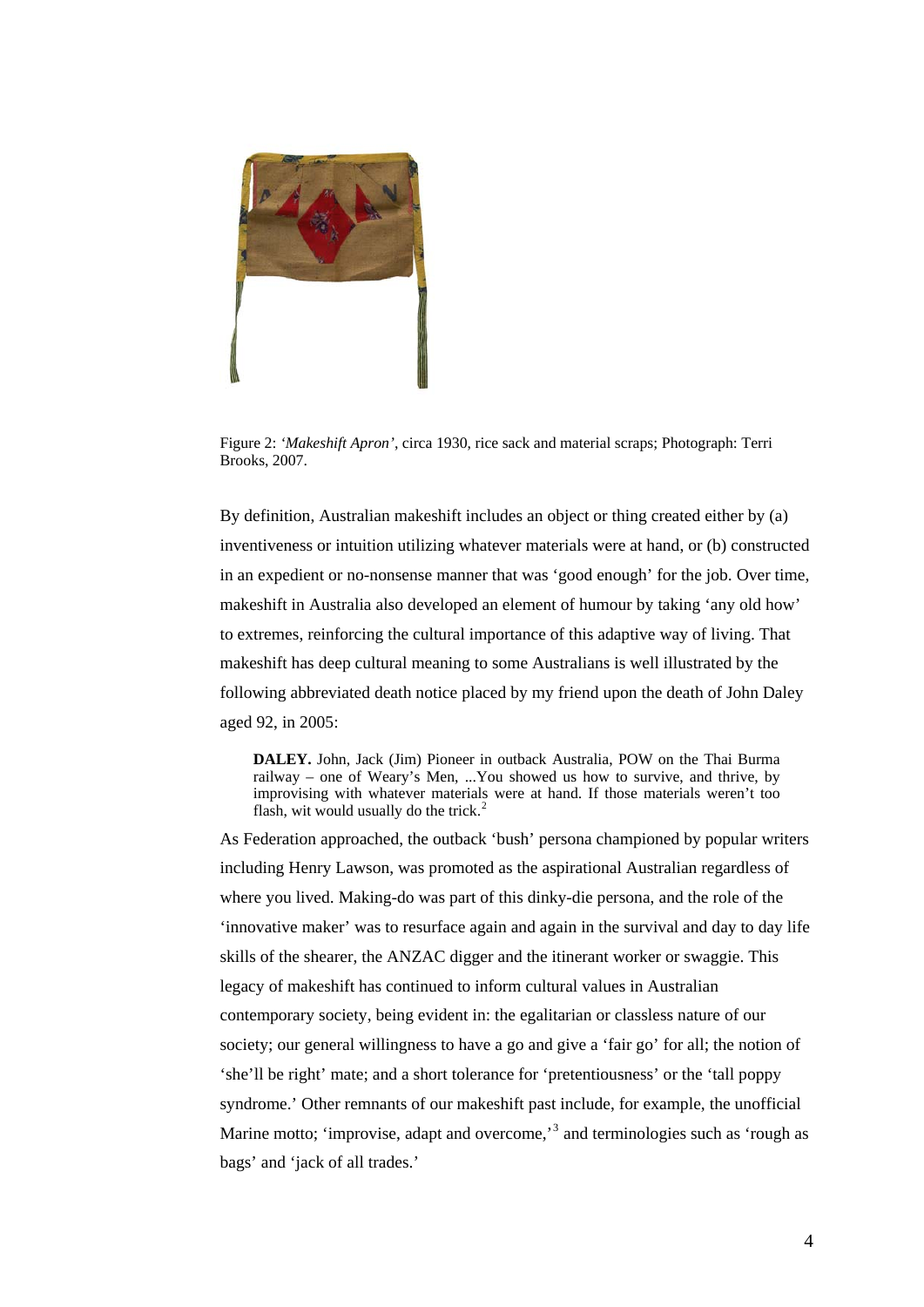#### **Landscape**

Having the knack for 'makeshift' is as integral as 'survival' in the outback. Australia is a unique, rugged, harsh and yet somehow beautiful country. Australian Indigenous art and culture, like all Indigenous cultures, reflects the regional landscape of its origin. At the heart of Aboriginal culture is a deep relationship with nature which is reflected in their art leading artist Jonathan Kimberly to conclude that 'paint, painting, painter – all are the land.<sup>[4](#page-8-1)</sup> Generations of non-Indigenous Australians also have a great love of land as reflected in bush ballads, poems and song including the notion of 'the wide brown land' and the rustic windmills and woolsheds of the 'sunburnt country'. Two cultures, one still to be reconciled land.

#### **The Australian Patina**

Marcel Duchamp's ready-mades, the idea of the found object as art, the concept of 'lost and found'<sup>[5](#page-8-1)</sup> along with the art craft debate<sup>[6](#page-8-1)</sup> of the 1990s have blurred the boundaries of what art can be. In the 1990s a reevaluation of 'waste not want not' cultural objects raised their status to 'everyday art' in two key exhibitions; *Bush Toys and Furniture* at the Powerhouse museum 1990, and *Everyday Art, Australian Folk Art*, curated by Jim Logan at National Gallery of Australia, in 1998. Given the cultural significance of the history of makeshift to Australia this reevaluation begs the question of fine art, since it appears that no such assessment has been convened on the makeshift qualities of 'high' Australian art.

The Heidelberg School (including Tom Roberts, Arthur Streeton and Frederick McCubbin) 'camped rough' in an empty house in Summit Drive, Eaglemont, to paint the golden summers. According to Dutton, 'they lived in an eight-roomed wooden dwelling where they made beds from saplings and floursacks and painted cedar cigar box lids'.<sup>[7](#page-8-1)</sup> These paintings resulted in the most famous exhibition in Australia's history, the 9x5 exhibition of Impressionist paintings held in Melbourne in 1889, so called because the cigar box lids they painted on measured that size in Imperial inches. It was a makeshift act.

Australian art history is littered with makeshift, but interestingly when reference is made to Australian makeshift in art, there is often co-terminous reference to Australian Indigenous art. To exemplify this observation during the  $20<sup>th</sup>$  century successive waves of white Aboriginalism swept Australian culture, from the adaptation of the Indigenous call of the Co-wee in the late 1890s to Paul Hogan's film *Crocodile Dundee* in the 1980s. The idea of a legacy or 'indebtedness' to Aboriginal culture in the establishment or creation of the 'Australian' character which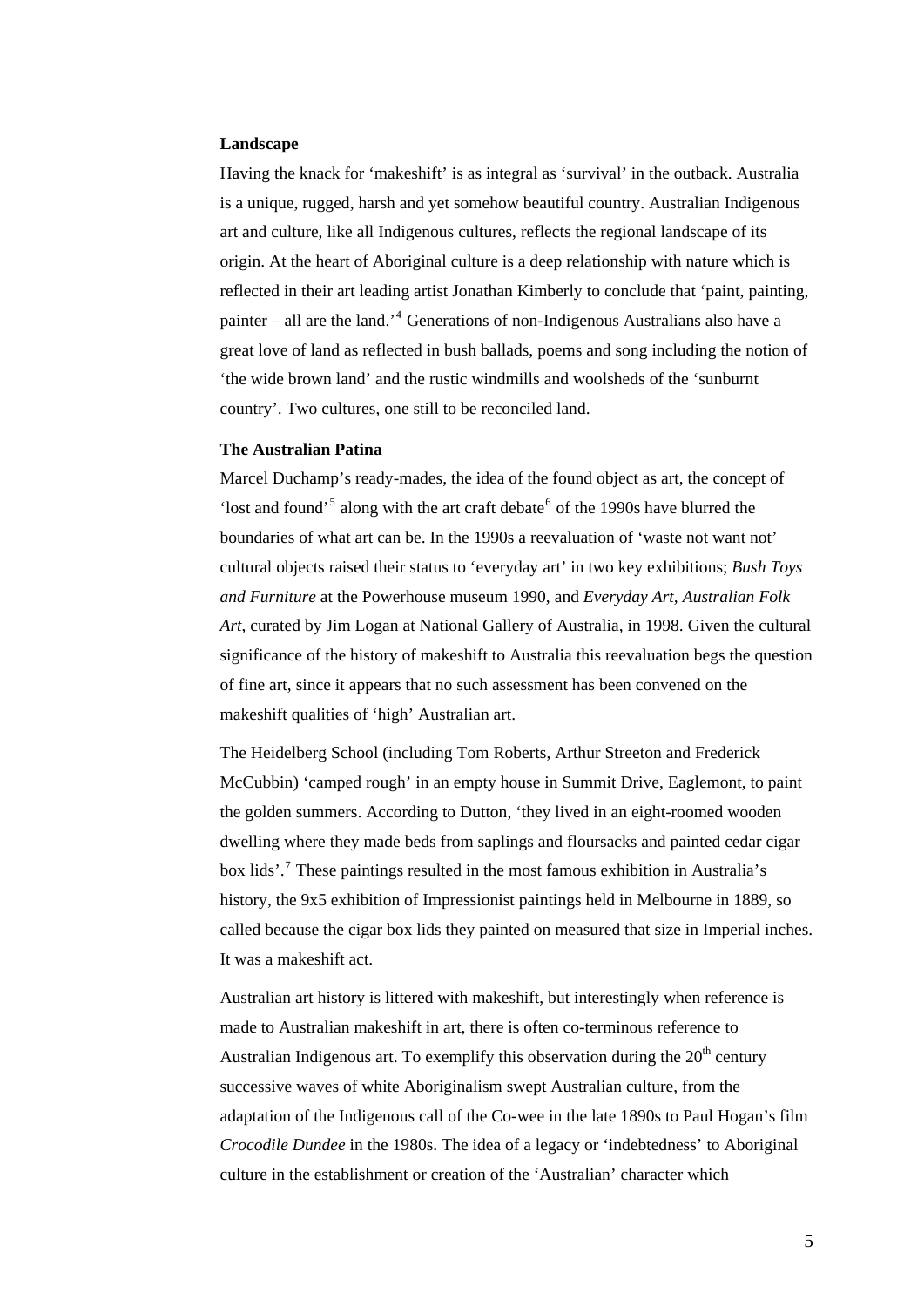encapsulates makeshift was raised by Russel Ward in the *Australian Legend* (1958). Since then, recent publications suggest a dual history of Australia. Maria Nugent (2005) described Botany Bay 'as a place where histories meet. This is a meeting in the sense of connecting and converging as well as colliding and clashing.<sup>[8](#page-8-1)</sup> In my opinion this history, in turn, reflects the subsequent history of Australia. Additionally Philip Jones explored surviving hybrid objects from early encounters that bear the Australian double cultural patina<sup>[9](#page-8-1)</sup> in *Ochre and Rust* (2007). They bring new validity to Les Murray's words from the 1970s: 'In Australian civilisation, I would contend, convergence between black and white is a fact, a subtle process, hard to discern often, and hard to produce evidence for.<sup>[10](#page-8-1)</sup> The harsh rugged Australian landscape is the 'theatre' or common ground for this interaction of histories.

In the early 1960s a group of Sydney artists including Colin Lanceley, Michael Brown and Ross Crothall, calling themselves the 'Annandale Imitation Realists', drew critical attention for their work compiled from found objects and collage. Championed by Elwyn Lynn and John Olsen, the group's haphazard 'boundary busting' assemblages consisted of scrounged materials such as house paint (including the lids), cheap toys, scrap material and furniture. Whilst reference is made to the influence of Marcel Duchamp and Kurt Schwitters, Robert Hughes suggests however that the exuberant work owes more to 'folk-art incrustation'<sup>[11](#page-8-1)</sup> than high art as the Imitation Realists had not seen the American Pop Art or collage of Robert Rauschenberg, 'to which theirs compared.'[12](#page-8-1) Hughes also refers to the influence of Sepik art: 'In the early 1960s the Sydney artworld was saturated in Melanesian art, particularly from the Sepik. One could not be unfamiliar with it.'[13](#page-8-1) Colin Lanceley said: 'What we admired so much in primitive art was that it declared itself. It was unambiguous and rough and direct.<sup>[14](#page-8-1)</sup> According to Christopher Heathcote writers and critics at the time had difficulty classifying the work of the 'Imitation Realists':

Weaving through most reviews was a confusion over what to call the 'Imitation Realism'. Several writers opted for pop art, yet the works resembled neither the European nor American varieties of pop. What was this style? Imitation Realism represented a complete disregard for accepted artistic values. It was rough and loud and gaudy... Their chaotic works combined elements of expressionism, folk art, children's drawings and primitive art, and depicted a private demonology

The Annandale Imitation Realists heralded a movement or style which has never been fully absorbed by the mainstream art world.

Consequently, Rosalie Gascoigne, Fiona Hall, John Davis, Robert Klippel, Lorraine Connelly-Northey and Anton Hart are all artists who incorporate makeshift in their art practice. Other established artists working with found objects tied to makeshift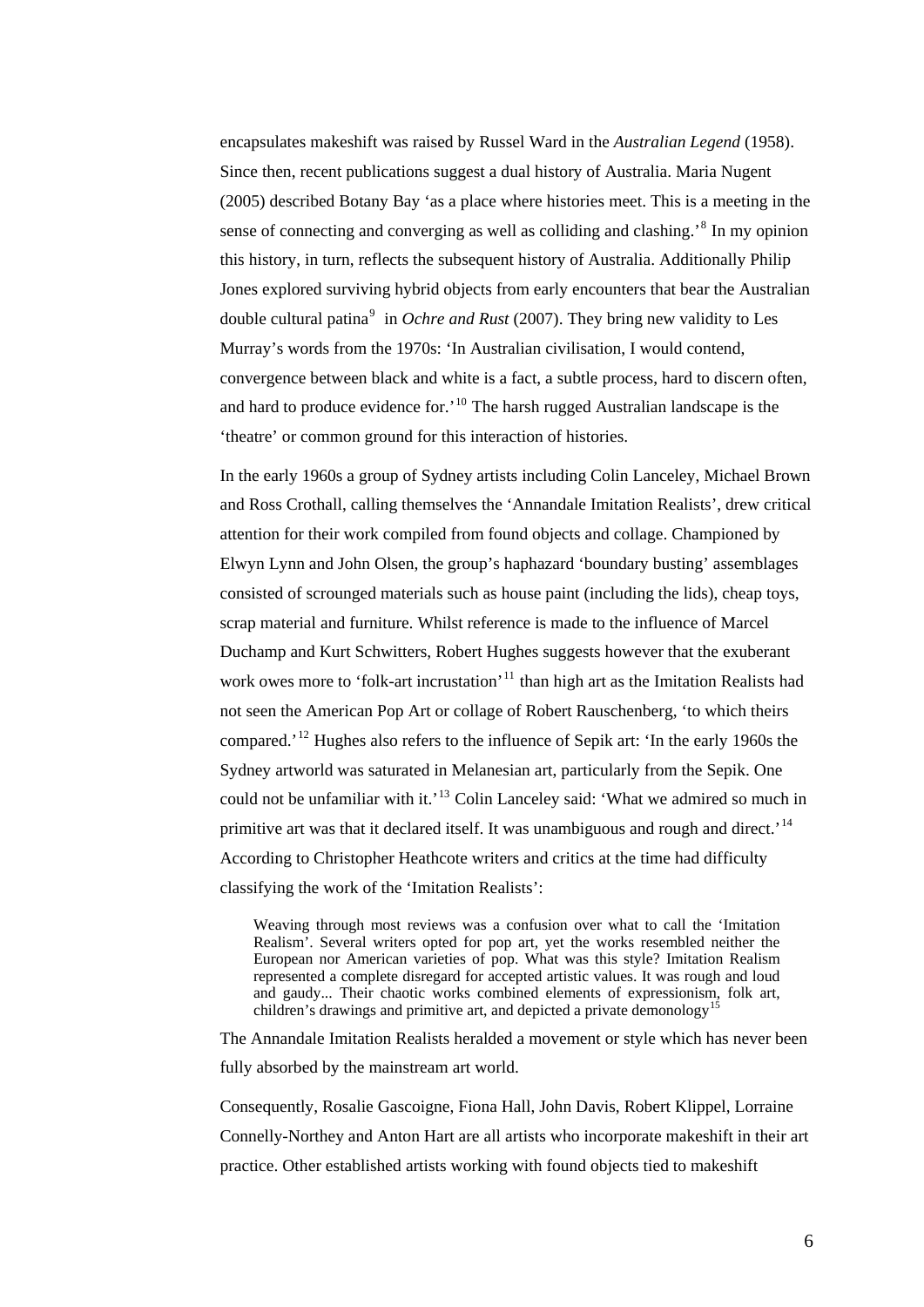include; the wild wood furniture of Gay Hawkes; the stacked aged cooking utensils of Donna Marcos; Victor Meertens' hammered monoliths of painted galvanised steel; Mandy Gunn's woven shredded recycled telephone directories;<sup>[16](#page-8-1)</sup> Madonna Staunton's concrete poetry of assembled everyday detritus; the environmental assemblages of Isobel Davies and the 'mop' thread embroidery of Greer Honeywell.

As Duchump revolutionized sculpture, Jackson Pollock and abstraction revolutionized painting. Paintings could now have multiple delivery platforms for meaning, via subject, process and materials (including collage and objects). In Australia abstract artists frequently referenced the Australian landscape and looked to Aboriginal art as had the previous generations of modernist artists including Margaret Preston and Russell Drysdale. But the 'brut' in lyrical abstraction whether consciously or not, came from larrikinism and or the use of materials aligned with makeshift. John Olsen, the quintessential larrikin artist 'deliberately imbued his work with an irreverent, almost unfinished, quality'[17](#page-8-1) in his series of paintings, *You Beaut Country* 1961-3.[18](#page-8-1) Elwyn Lynn, in his work utilized culturally aligned makeshift, depression or bush materials, while Ian Fairweather 'was a great improviser, using whatever materials were at hand.<sup>'[19](#page-8-1)</sup> Tony Tuckson's work has been reviewed within an international context; he is promoted as the major Australian exponent of Abstract Expressionism or Lyrical Abstraction, an international style with American origins. Alternatively he is regarded as prophetic<sup>[20](#page-9-0)</sup> in his foretelling of the Indigenous art revolution that would soon follow. However, little reference is paid to other regional or Australian qualities in Tuckson's work, such as directness, economy and egalitarianism or unpretentiousness. Due to this oversight, in a similar vein to 'what was this style' of the 'Annandale Imitation Realists', Australian abstraction languishes by international comparisons. $^{21}$  $^{21}$  $^{21}$ 

The next wave in Australia was a resurgence or renaissance of Indigenous art as 'cultural' art.<sup>[22](#page-9-0)</sup> Julie Gough describes the market acceptance of Indigenous artists from South-Eastern Australia suggesting:

Artists of south-eastern Australia are generally distinguished by their avoidance of a set art style. Ironically this very individuality, rather than causing attention and embrace by the wider art market as would be the case with non-indigenous art, seems to have placed local Indigenous art into the 'too hard' basket.<sup>[23](#page-9-0)</sup>

Aboriginal painting currently represents the outback landscape which was once the main-garde of non-Indigenous Australian art. Australia's historic hey-day of landscape painting commenced with the Impressionists; Tom Roberts and Author Streeton, and culminated in the 1980s with the paintings of Fred Williams and John Olsen, who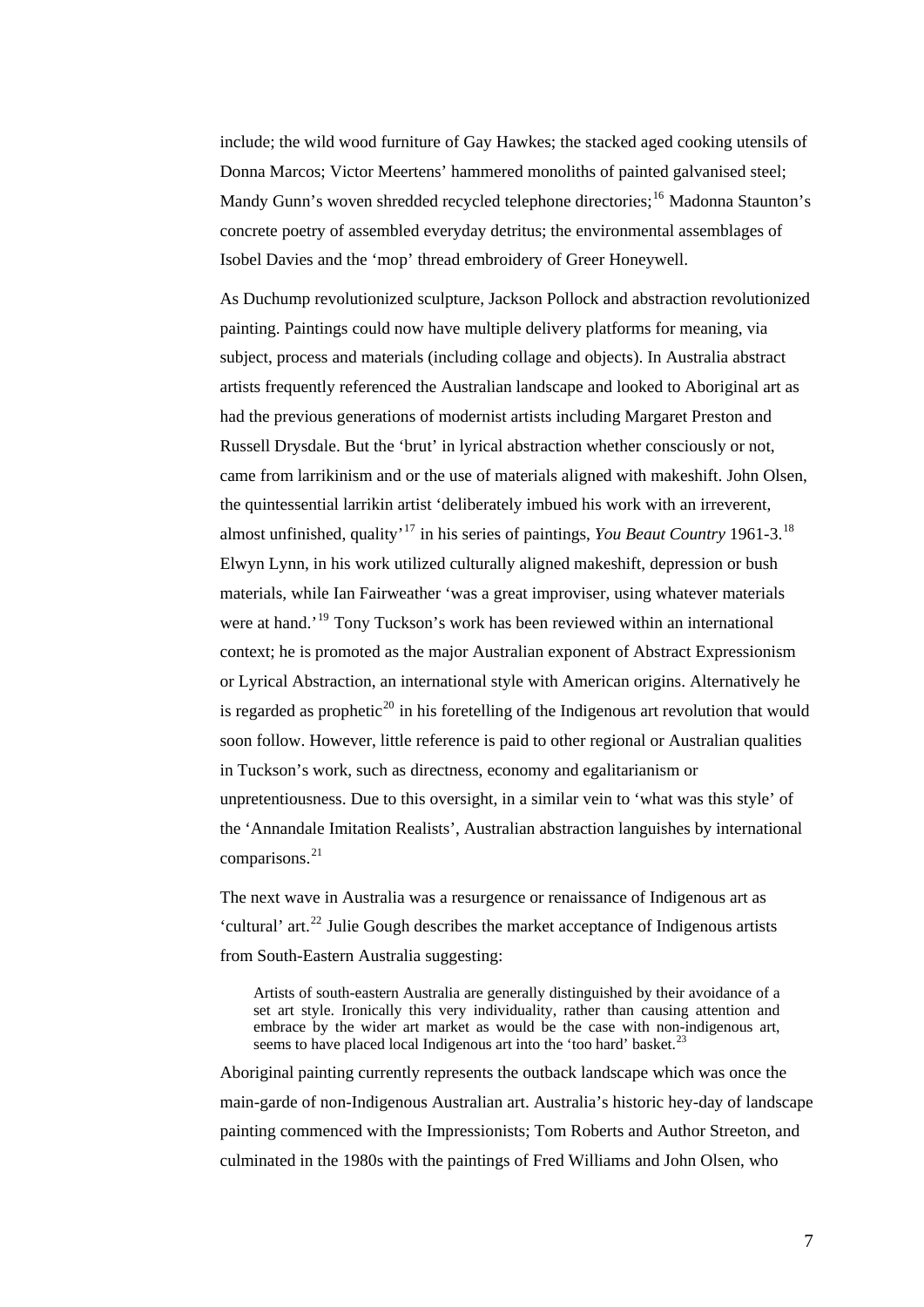were both significantly influenced by Aboriginal art.<sup>[24](#page-9-0)</sup> The new wave of Indigenous painting commenced at Papunya in the early 1970s on makeshift supports including floor tiles and scrap wood. Two great and popular Indigenous artists, Emily Kam Kngwarray and Rover Thomas, have been compared to Western abstraction in promotional context. But their painting, like Tuckson's painting contains some values that happen to also be Australian makeshift values. The commonality of simplicity, directness and egalitarianism to Australian makeshift combined also with a love of the land (which Kngwarray's work authentically evokes) additionally explains the mainstream popularity of their work. This appeal runs deeper than an incidental resemblance to American abstraction.

The Aboriginal Land Rights Movement coincided with waves of immigration post World War II, which was followed by decades of unprecedented economic development and globalization. From the 1960s to 2000, Australia's collective taste changed from a love of traveling the countryside with the *Leyland Brothers* and Rolf Harris with his makeshift wobble board<sup>[25](#page-9-0)</sup> to a darker view of the landscape. The  $2005$ film *Wolf Creek* is an example. Equally, the iconic *Kath and Kim*, was the highest rating television show in 2007 featuring not a scrap of makeshift. Instead it is based on the art of 'nouveau' tack and the disposable; almost 'waste more.'

Nevertheless contemporary painters continue to reference makeshift including Steven Harvey, Ildiko Kovacs, Jennifer Joseph, Debra Dawes, Dani Marti<sup>[26](#page-9-0)</sup> and Clinton Nain. Other well known painters who flirt with a makeshift technique include Jenny Watson's flimsy 'trashy' paintings; Robert Macpherson's parodies of everyday amateur signage; Peter Atkins 2007 exhibition *Readymade Abstraction* (based on everyday street signage and painted on used and distressed tarpaulins) and Adam Cullen's larrikin slap dash technique with shock imagery. The cyclic history of Australian makeshift is a mirror of this country's history of adversity. Currently, there is a new resurgence of makeshift within sustainability due to the threat of climate change. Makeshift and the 'waste not' premise continues to inform a new generation of contemporary artists. From the 'shambolic, open and freewheeling'<sup>[27](#page-9-0)</sup> Newcastlebased independent annual experimental festival *This is not art (TINA)[28](#page-9-0)* to Ash Keating's collaborative work of recompiled garbage, *2020?* for the 2008 Next Wave Festival.<sup>[29](#page-9-0)</sup> <sup>[30](#page-9-0)</sup> The continual and diverse referencing of makeshift in Australian art raises a further question. Is there a need for another reassessment of 'everyday' makeshift cultural objects like my grandmother's Christmas tree which I think it was art?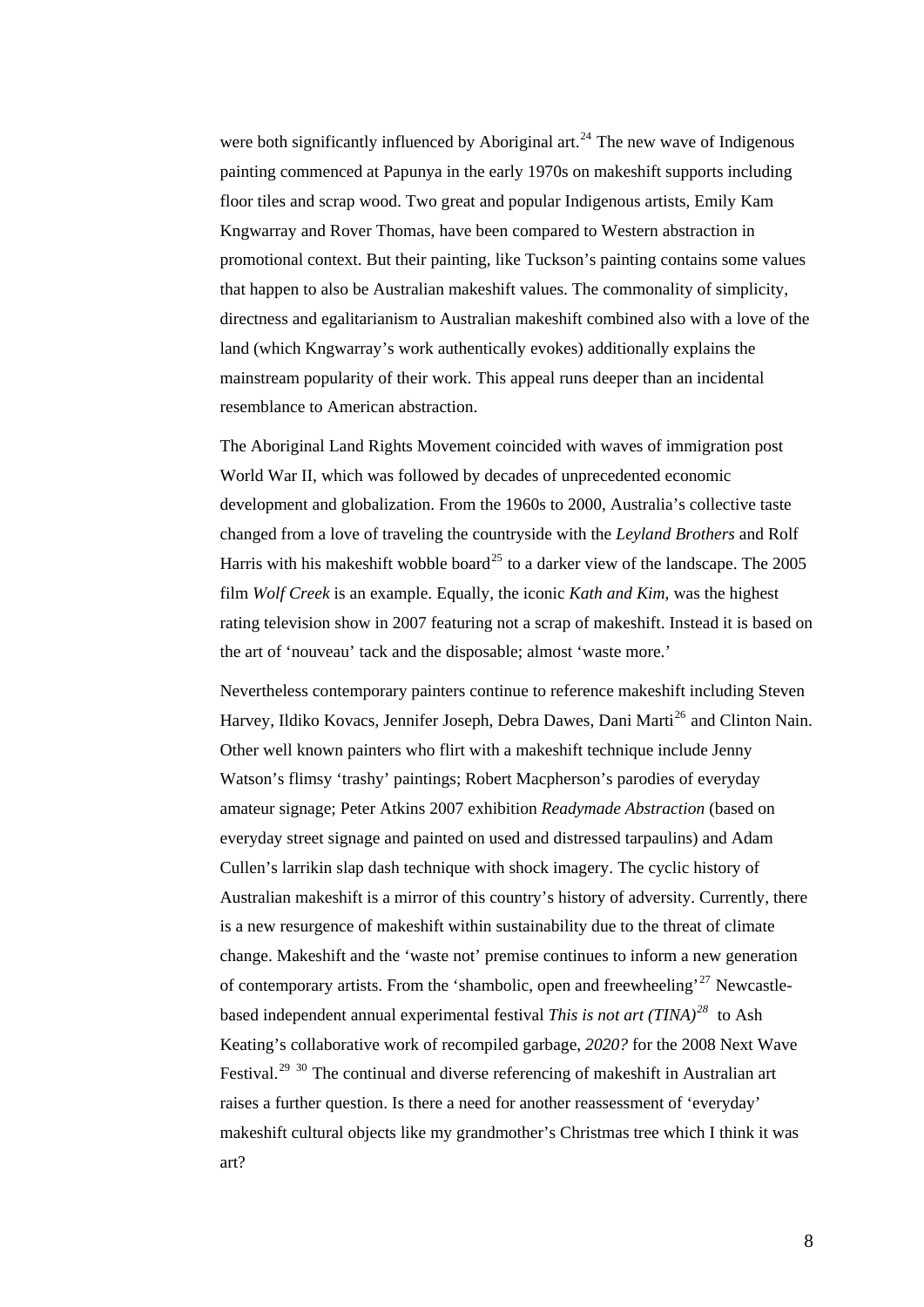### <span id="page-8-1"></span>**Keywords:** boundaries, makeshift, history.

<u>.</u>

2. Daley, Dermot, and Martin Daley. "Death notices," *Herald Sun*, December 7, 2005.

 3. This motto developed as the marines were regularly given 'hand me downs' from the regular army.

 4. Kimberly, Jonathan. 'Lena Nyadbi' in Brenda Croft (ed), Art *Beyond the Pale: Contemporary Indigenous Art,* (Adelaide Biennial. Art Gallery of South Australia, 2000), 64. cited in Ryan, Judith. *Land Marks.* (Victoria, Australia: Council of trustees, National Gallery of Victoria. 2006), 120.

 5. Concept of Lost and Found: where an object can be abandoned, forgotten or discarded and rediscovered with new meaning.

 6. The art/craft debate of the 1990s was principally about whether the work of practitioners in traditional craft mediums such as ceramics, jewelry or woodwork could be art.

7. Dutton, Geoffrey. *Tom Roberts.* (Queensland, Australia: Mallard Press, 1989), 16.

 8. Nugent, Maria. *Botany Bay: where histories meet.* (Australia: Allen & Unwin, 2005), 201.

9. Jones, Philip. *Ochre and Rust.* ( South Australia: Wakefield Press, 2007), 7.

10. Murray, Les. "The Human Hair Thread," *Meanjin*, vol 36, no. 4 (1977): 569.

 11. Hughes, Robert. [Introduction to *Colin Lanceley / with an introduction by Robert Hughes; and interview by William Wright,* by Colin Lanceley, (Seaforth, N.S.W.: Craftsman House, 1987)], 9.

12. [Ibid.]

13. Ibid, 8.

14. Ibid, interview with Colin Lanceley on 'Imitation Realism,' 20.

 15. Heathcote, Christopher. *A quiet revolution: The Rise of Australian Art, 1946-1968.* (Melbourne, Australia: The Text Publishing Company, 1995), 176.

 16. Sustainable art, as distinct from makeshift places a further emphasis on recycling and environmental concerns.

 17. Olsen, John. "Journey into you beaut country," *Queensland art gallery*, [http://www.qag.qld.gov.au](http://www.qag.qld.gov.au/) /collection[/australian\\_art\\_to\\_1970/john\\_olsen](http://www.qag.qld.gov.au/collection/australian_art_to_1970/john_olsen) (accessed April 25, 2008).

18. Hart, Deborah. *John Olsen.* 2nd ed. (Australia: Craftsman House, 2000), 57-58.

19. Bail, Murray. *Fairweather.* (Australia: Queensland Art Gallery, 1994), Doug Hall, 6.

<span id="page-8-0"></span><sup>1.</sup> Stewart, Meg. Margaret Olley: Far from a Still Life. 2<sup>nd</sup> ed. (Australia: Random House, 2007). 'I've always been an improviser – I'm my father's daughter', 175.